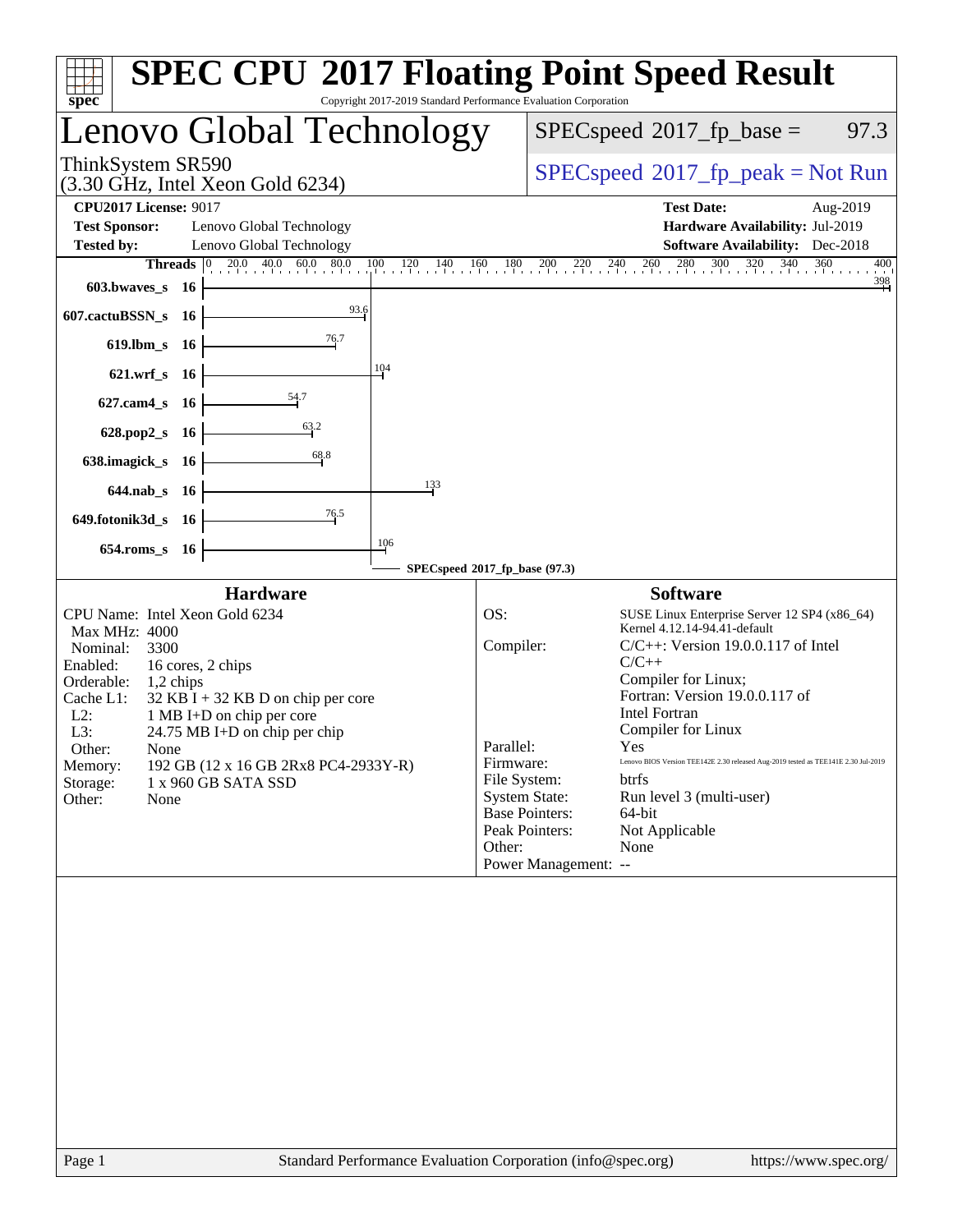

#### **[SPEC CPU](http://www.spec.org/auto/cpu2017/Docs/result-fields.html#SPECCPU2017FloatingPointSpeedResult)[2017 Floating Point Speed Result](http://www.spec.org/auto/cpu2017/Docs/result-fields.html#SPECCPU2017FloatingPointSpeedResult)** Copyright 2017-2019 Standard Performance Evaluation Corporation

# Lenovo Global Technology

(3.30 GHz, Intel Xeon Gold 6234)

 $SPECspeed^{\circ}2017\_fp\_base = 97.3$  $SPECspeed^{\circ}2017\_fp\_base = 97.3$ 

## ThinkSystem SR590<br>  $SPECspeed^{\circ}2017<sub>fp</sub> peak = Not Run$  $SPECspeed^{\circ}2017<sub>fp</sub> peak = Not Run$

**[Test Sponsor:](http://www.spec.org/auto/cpu2017/Docs/result-fields.html#TestSponsor)** Lenovo Global Technology **[Hardware Availability:](http://www.spec.org/auto/cpu2017/Docs/result-fields.html#HardwareAvailability)** Jul-2019 **[Tested by:](http://www.spec.org/auto/cpu2017/Docs/result-fields.html#Testedby)** Lenovo Global Technology **[Software Availability:](http://www.spec.org/auto/cpu2017/Docs/result-fields.html#SoftwareAvailability)** Dec-2018

**[CPU2017 License:](http://www.spec.org/auto/cpu2017/Docs/result-fields.html#CPU2017License)** 9017 **[Test Date:](http://www.spec.org/auto/cpu2017/Docs/result-fields.html#TestDate)** Aug-2019

### **[Results Table](http://www.spec.org/auto/cpu2017/Docs/result-fields.html#ResultsTable)**

|                                     | <b>Base</b>    |                |                |                |            | <b>Peak</b>    |       |                |                |              |                |              |                |              |
|-------------------------------------|----------------|----------------|----------------|----------------|------------|----------------|-------|----------------|----------------|--------------|----------------|--------------|----------------|--------------|
| <b>Benchmark</b>                    | <b>Threads</b> | <b>Seconds</b> | Ratio          | <b>Seconds</b> | Ratio      | <b>Seconds</b> | Ratio | <b>Threads</b> | <b>Seconds</b> | <b>Ratio</b> | <b>Seconds</b> | <b>Ratio</b> | <b>Seconds</b> | <b>Ratio</b> |
| 603.bwayes s                        | 16             | 148            | 398            | 148            | 398        | 150            | 395   |                |                |              |                |              |                |              |
| 607.cactuBSSN s                     | 16             | 178            | 93.9           | 178            | 93.6       | 179            | 93.2  |                |                |              |                |              |                |              |
| $619.$ lbm_s                        | 16             | 68.4           | 76.6           | 68.3           | 76.7       | 68.3           | 76.7  |                |                |              |                |              |                |              |
| $621.wrf$ s                         | 16             | 127            | 104            | 127            | 104        | 127            | 104   |                |                |              |                |              |                |              |
| $627$ .cam4 s                       | 16             | 161            | 55.0           | 163            | 54.4       | 162            | 54.7  |                |                |              |                |              |                |              |
| $628.pop2_s$                        | 16             | 189            | 62.8           | 188            | 63.3       | 188            | 63.2  |                |                |              |                |              |                |              |
| 638.imagick_s                       | 16             | 209            | 69.0           | 210            | 68.7       | <b>210</b>     | 68.8  |                |                |              |                |              |                |              |
| $644$ .nab s                        | 16             | 131            | 133            | <u> 131</u>    | <u>133</u> | 131            | 133   |                |                |              |                |              |                |              |
| 649.fotonik3d s                     | 16             | 119            | 76.3           | 119            | 76.9       | <u>119</u>     | 76.5  |                |                |              |                |              |                |              |
| $654$ .roms s                       | 16             | 149            | 106            | 149            | <b>106</b> | 149            | 106   |                |                |              |                |              |                |              |
| $SPECspeed*2017_fp\_base =$<br>97.3 |                |                |                |                |            |                |       |                |                |              |                |              |                |              |
| $SPECspeed*2017_fp\_peak =$         |                |                | <b>Not Run</b> |                |            |                |       |                |                |              |                |              |                |              |

Results appear in the [order in which they were run.](http://www.spec.org/auto/cpu2017/Docs/result-fields.html#RunOrder) Bold underlined text [indicates a median measurement](http://www.spec.org/auto/cpu2017/Docs/result-fields.html#Median).

#### **[Operating System Notes](http://www.spec.org/auto/cpu2017/Docs/result-fields.html#OperatingSystemNotes)**

Stack size set to unlimited using "ulimit -s unlimited"

#### **[General Notes](http://www.spec.org/auto/cpu2017/Docs/result-fields.html#GeneralNotes)**

Environment variables set by runcpu before the start of the run: KMP\_AFFINITY = "granularity=fine,compact" LD\_LIBRARY\_PATH = "/home/cpu2017-1.0.5-ic19/lib/intel64" OMP\_STACKSIZE = "192M"

 Binaries compiled on a system with 1x Intel Core i9-799X CPU + 32GB RAM memory using Redhat Enterprise Linux 7.5 Transparent Huge Pages enabled by default Prior to runcpu invocation Filesystem page cache synced and cleared with: sync; echo 3> /proc/sys/vm/drop\_caches NA: The test sponsor attests, as of date of publication, that CVE-2017-5754 (Meltdown) is mitigated in the system as tested and documented. Yes: The test sponsor attests, as of date of publication, that CVE-2017-5753 (Spectre variant 1) is mitigated in the system as tested and documented. Yes: The test sponsor attests, as of date of publication, that CVE-2017-5715 (Spectre variant 2) is mitigated in the system as tested and documented. Yes: The test sponsor attests, as of date of publication, that CVE-2018-3640 (Spectre variant 3a) is mitigated in the system as tested and documented. Yes: The test sponsor attests, as of date of publication, that CVE-2018-3639 (Spectre variant 4) is mitigated in the system as tested and documented.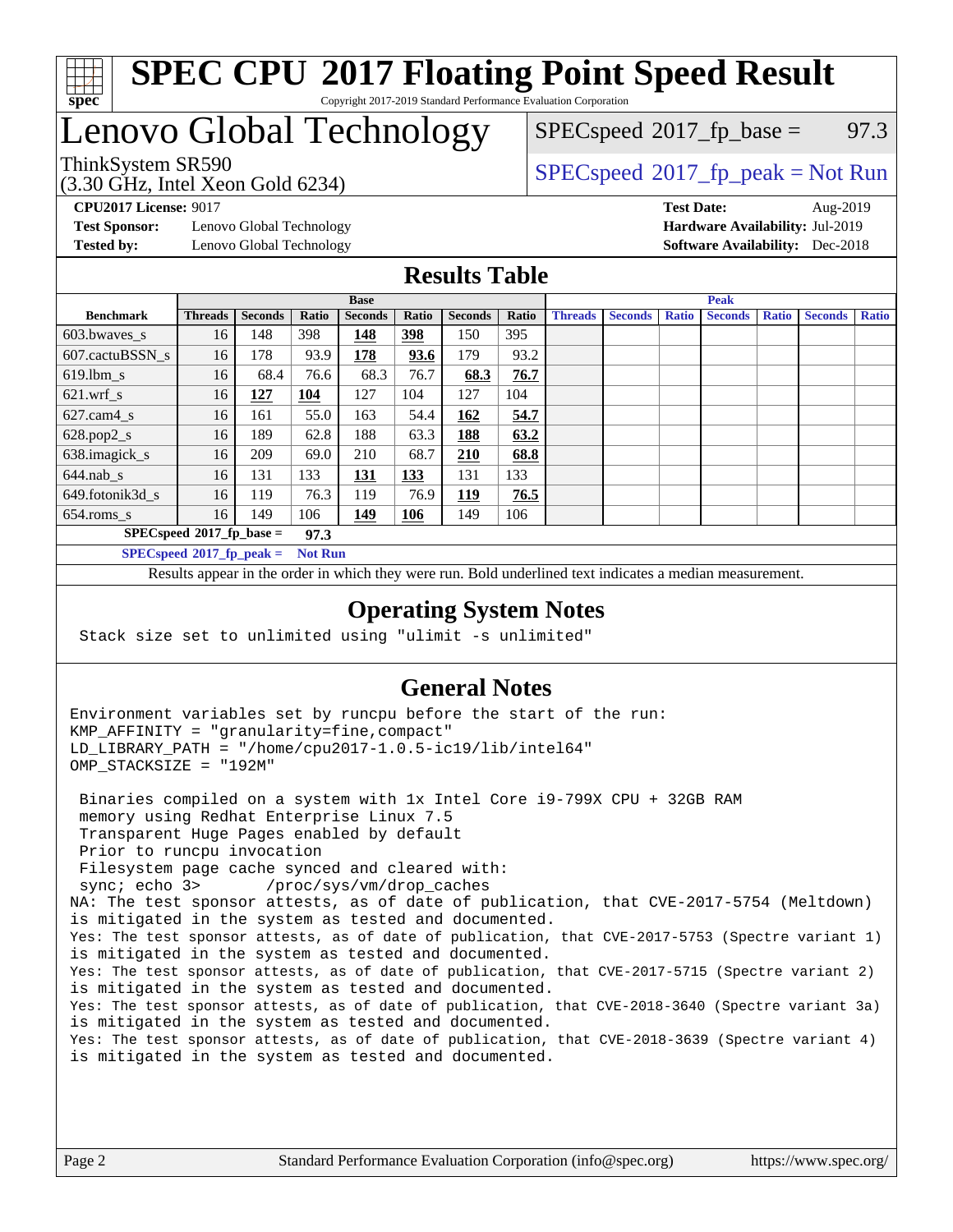| <b>SPEC CPU®2017 Floating Point Speed Result</b><br>Copyright 2017-2019 Standard Performance Evaluation Corporation<br>spec <sup>®</sup>                                                                                                                                                                                                                                                                                                                                                                                                                                                                                                                                                                                                                                                                                                                                                                                                                                                                                                |                                                                                                                                                                                 |                                              |  |          |  |  |
|-----------------------------------------------------------------------------------------------------------------------------------------------------------------------------------------------------------------------------------------------------------------------------------------------------------------------------------------------------------------------------------------------------------------------------------------------------------------------------------------------------------------------------------------------------------------------------------------------------------------------------------------------------------------------------------------------------------------------------------------------------------------------------------------------------------------------------------------------------------------------------------------------------------------------------------------------------------------------------------------------------------------------------------------|---------------------------------------------------------------------------------------------------------------------------------------------------------------------------------|----------------------------------------------|--|----------|--|--|
| Lenovo Global Technology                                                                                                                                                                                                                                                                                                                                                                                                                                                                                                                                                                                                                                                                                                                                                                                                                                                                                                                                                                                                                |                                                                                                                                                                                 | $SPEC speed^{\circ}2017\_fp\_base =$         |  | 97.3     |  |  |
| ThinkSystem SR590<br>$(3.30 \text{ GHz}, \text{Intel Xeon Gold } 6234)$                                                                                                                                                                                                                                                                                                                                                                                                                                                                                                                                                                                                                                                                                                                                                                                                                                                                                                                                                                 |                                                                                                                                                                                 | $SPEC speed^{\circ}2017\_fp\_peak = Not Run$ |  |          |  |  |
| <b>CPU2017 License: 9017</b>                                                                                                                                                                                                                                                                                                                                                                                                                                                                                                                                                                                                                                                                                                                                                                                                                                                                                                                                                                                                            |                                                                                                                                                                                 | <b>Test Date:</b>                            |  | Aug-2019 |  |  |
| <b>Test Sponsor:</b><br>Lenovo Global Technology<br>Hardware Availability: Jul-2019                                                                                                                                                                                                                                                                                                                                                                                                                                                                                                                                                                                                                                                                                                                                                                                                                                                                                                                                                     |                                                                                                                                                                                 |                                              |  |          |  |  |
| <b>Tested by:</b><br>Lenovo Global Technology<br><b>Software Availability:</b> Dec-2018                                                                                                                                                                                                                                                                                                                                                                                                                                                                                                                                                                                                                                                                                                                                                                                                                                                                                                                                                 |                                                                                                                                                                                 |                                              |  |          |  |  |
| <b>Platform Notes</b>                                                                                                                                                                                                                                                                                                                                                                                                                                                                                                                                                                                                                                                                                                                                                                                                                                                                                                                                                                                                                   |                                                                                                                                                                                 |                                              |  |          |  |  |
| BIOS configuration:<br>Choose Operating Mode set to Maximum Performance<br>Choose Operating Mode set to Custom Mode<br>CPU P-state Control set to Automatic<br>MONITOR/MWAIT set to Enable<br>Hyper-Threading set to Disable<br>Adjacent Cache Prefetch set to Disable<br>Sysinfo program /home/cpu2017-1.0.5-ic19/bin/sysinfo<br>Rev: r5974 of 2018-05-19 9bcde8f2999c33d61f64985e45859ea9<br>running on linux-2uov Mon Aug 12 15:59:15 2019<br>SUT (System Under Test) info as seen by some common utilities.<br>For more information on this section, see<br>https://www.spec.org/cpu2017/Docs/config.html#sysinfo<br>From /proc/cpuinfo<br>model name : Intel(R) Xeon(R) Gold 6234 CPU @ 3.30GHz<br>"physical id"s (chips)<br>2<br>16 "processors"<br>cores, siblings (Caution: counting these is hw and system dependent. The following<br>excerpts from /proc/cpuinfo might not be reliable. Use with caution.)<br>cpu cores : 8<br>siblings : 8<br>physical 0: cores 2 9 17 19 24 26 27<br>physical 1: cores 2 3 4 9 11 24 25 27 |                                                                                                                                                                                 |                                              |  |          |  |  |
| From lscpu:<br>Architecture:<br>$CPU$ op-mode( $s$ ):<br>Byte Order:<br>CPU(s):<br>On-line $CPU(s)$ list:<br>Thread(s) per core:<br>Core(s) per socket:<br>Socket(s):<br>NUMA $node(s)$ :<br>Vendor ID:<br>CPU family:<br>Model:<br>Model name:<br>Stepping:<br>CPU MHz:<br>BogoMIPS:<br>Virtualization:<br>Lld cache:<br>Lli cache:<br>L2 cache:                                                                                                                                                                                                                                                                                                                                                                                                                                                                                                                                                                                                                                                                                       | x86 64<br>$32$ -bit, $64$ -bit<br>Little Endian<br>16<br>$0 - 15$<br>1<br>8<br>2<br>2<br>GenuineIntel<br>6<br>85<br>7<br>3300.000<br>6600.00<br>$VT - x$<br>32K<br>32K<br>1024K | $Intel(R) Xeon(R) Gold 6234 CPU @ 3.30GHz$   |  |          |  |  |
| (Continued on next page)                                                                                                                                                                                                                                                                                                                                                                                                                                                                                                                                                                                                                                                                                                                                                                                                                                                                                                                                                                                                                |                                                                                                                                                                                 |                                              |  |          |  |  |
|                                                                                                                                                                                                                                                                                                                                                                                                                                                                                                                                                                                                                                                                                                                                                                                                                                                                                                                                                                                                                                         | Standard Performance Evaluation Corporation (info@spec.org)                                                                                                                     |                                              |  |          |  |  |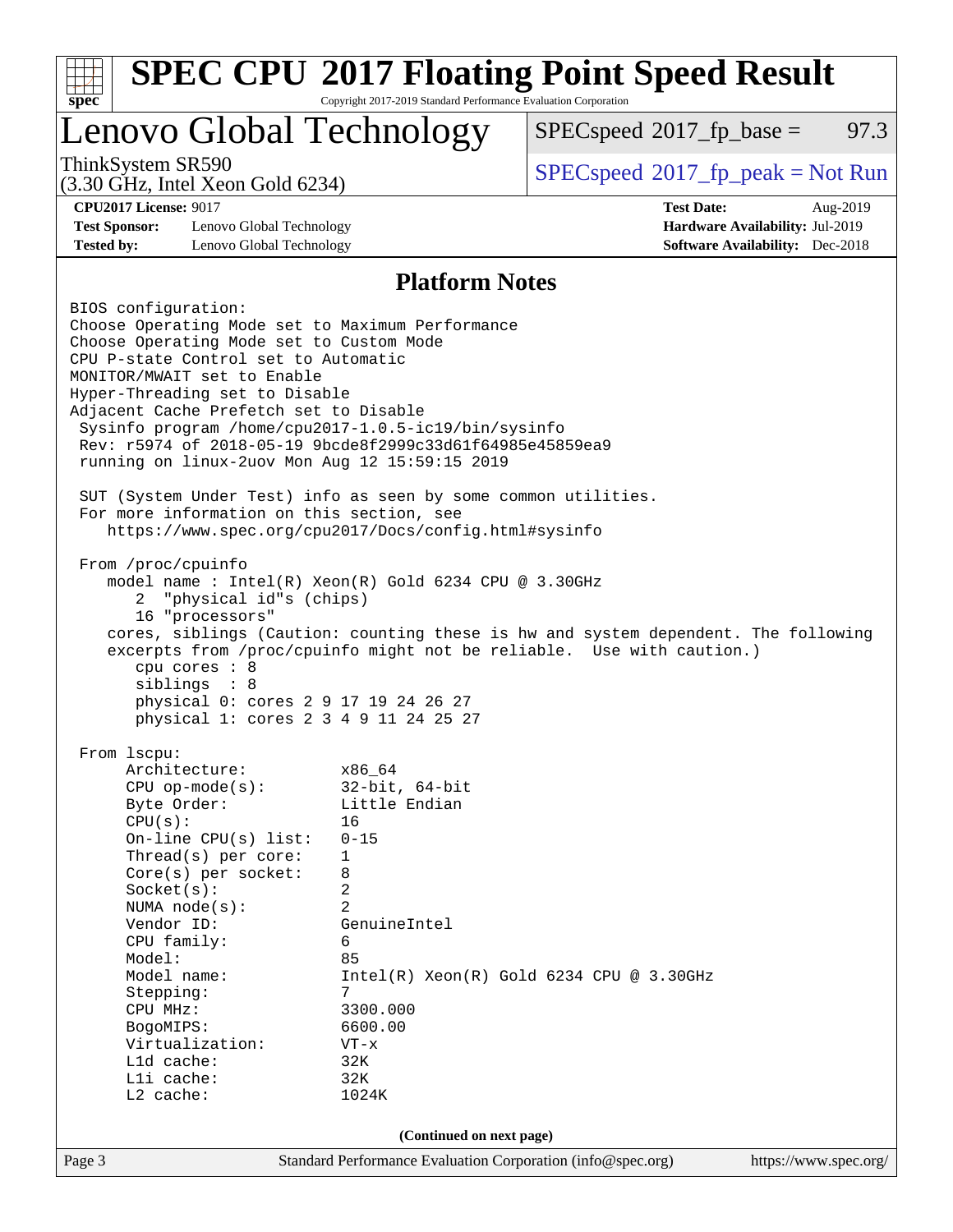| <b>SPEC CPU®2017 Floating Point Speed Result</b><br>Copyright 2017-2019 Standard Performance Evaluation Corporation<br>spec <sup>®</sup>                                                                                                                                                                                                                                                                                                                                                       |                                                               |
|------------------------------------------------------------------------------------------------------------------------------------------------------------------------------------------------------------------------------------------------------------------------------------------------------------------------------------------------------------------------------------------------------------------------------------------------------------------------------------------------|---------------------------------------------------------------|
| Lenovo Global Technology                                                                                                                                                                                                                                                                                                                                                                                                                                                                       | 97.3<br>$SPEC speed^{\circ}2017$ fp base =                    |
| ThinkSystem SR590<br>$(3.30 \text{ GHz}, \text{Intel Xeon Gold } 6234)$                                                                                                                                                                                                                                                                                                                                                                                                                        | $SPEC speed^{\circ}2017\_fp\_peak = Not Run$                  |
| <b>CPU2017 License: 9017</b>                                                                                                                                                                                                                                                                                                                                                                                                                                                                   | <b>Test Date:</b><br>Aug-2019                                 |
| <b>Test Sponsor:</b><br>Lenovo Global Technology                                                                                                                                                                                                                                                                                                                                                                                                                                               | Hardware Availability: Jul-2019                               |
| <b>Tested by:</b><br>Lenovo Global Technology                                                                                                                                                                                                                                                                                                                                                                                                                                                  | <b>Software Availability:</b> Dec-2018                        |
| <b>Platform Notes (Continued)</b>                                                                                                                                                                                                                                                                                                                                                                                                                                                              |                                                               |
|                                                                                                                                                                                                                                                                                                                                                                                                                                                                                                |                                                               |
| $L3$ cache:<br>25344K<br>NUMA node0 CPU(s):<br>$0 - 7$                                                                                                                                                                                                                                                                                                                                                                                                                                         |                                                               |
| $8 - 15$<br>NUMA nodel CPU(s):                                                                                                                                                                                                                                                                                                                                                                                                                                                                 |                                                               |
| Flags:                                                                                                                                                                                                                                                                                                                                                                                                                                                                                         | fpu vme de pse tsc msr pae mce cx8 apic sep mtrr pge mca cmov |
| pat pse36 clflush dts acpi mmx fxsr sse sse2 ss ht tm pbe syscall nx pdpelgb rdtscp                                                                                                                                                                                                                                                                                                                                                                                                            |                                                               |
| lm constant_tsc art arch_perfmon pebs bts rep_good nopl xtopology nonstop_tsc cpuid                                                                                                                                                                                                                                                                                                                                                                                                            |                                                               |
| aperfmperf pni pclmulqdq dtes64 monitor ds_cpl vmx smx est tm2 ssse3 sdbg fma cx16                                                                                                                                                                                                                                                                                                                                                                                                             |                                                               |
| xtpr pdcm pcid dca sse4_1 sse4_2 x2apic movbe popcnt tsc_deadline_timer aes xsave                                                                                                                                                                                                                                                                                                                                                                                                              |                                                               |
| avx f16c rdrand lahf_lm abm 3dnowprefetch cpuid_fault epb cat_13 cdp_13                                                                                                                                                                                                                                                                                                                                                                                                                        |                                                               |
| invpcid_single intel_ppin ssbd mba ibrs ibpb stibp tpr_shadow vnmi flexpriority ept<br>vpid fsgsbase tsc_adjust bmil hle avx2 smep bmi2 erms invpcid rtm cqm mpx rdt_a                                                                                                                                                                                                                                                                                                                         |                                                               |
| avx512f avx512dq rdseed adx smap clflushopt clwb intel_pt avx512cd avx512bw avx512vl                                                                                                                                                                                                                                                                                                                                                                                                           |                                                               |
| xsaveopt xsavec xgetbvl xsaves cqm_llc cqm_occup_llc cqm_mbm_total cqm_mbm_local                                                                                                                                                                                                                                                                                                                                                                                                               |                                                               |
| dtherm ida arat pln pts hwp_epp pku ospke avx512_vnni flush_lld arch_capabilities                                                                                                                                                                                                                                                                                                                                                                                                              |                                                               |
| cache size $: 25344$ KB<br>From numactl --hardware WARNING: a numactl 'node' might or might not correspond to a<br>physical chip.<br>$available: 2 nodes (0-1)$<br>node 0 cpus: 0 1 2 3 4 5 6 7<br>node 0 size: 96357 MB<br>node 0 free: 96003 MB<br>node 1 cpus: 8 9 10 11 12 13 14 15<br>node 1 size: 96714 MB<br>node 1 free: 96171 MB<br>node distances:<br>node<br>0<br>1<br>0:<br>10<br>21<br>1:<br>21<br>10<br>From /proc/meminfo<br>MemTotal:<br>197705252 kB<br>HugePages_Total:<br>0 |                                                               |
| Hugepagesize:<br>2048 kB                                                                                                                                                                                                                                                                                                                                                                                                                                                                       |                                                               |
| From /etc/*release* /etc/*version*<br>$S$ uSE-release:                                                                                                                                                                                                                                                                                                                                                                                                                                         |                                                               |
| SUSE Linux Enterprise Server 12 (x86_64)<br>$VERSION = 12$                                                                                                                                                                                                                                                                                                                                                                                                                                     |                                                               |
| PATCHLEVEL = 4<br># This file is deprecated and will be removed in a future service pack or release.                                                                                                                                                                                                                                                                                                                                                                                           |                                                               |
| # Please check /etc/os-release for details about this release.                                                                                                                                                                                                                                                                                                                                                                                                                                 |                                                               |
| os-release:                                                                                                                                                                                                                                                                                                                                                                                                                                                                                    |                                                               |
| NAME="SLES"                                                                                                                                                                                                                                                                                                                                                                                                                                                                                    |                                                               |
| VERSION="12-SP4"                                                                                                                                                                                                                                                                                                                                                                                                                                                                               |                                                               |
|                                                                                                                                                                                                                                                                                                                                                                                                                                                                                                |                                                               |
| (Continued on next page)                                                                                                                                                                                                                                                                                                                                                                                                                                                                       |                                                               |
| Page 4<br>Standard Performance Evaluation Corporation (info@spec.org)                                                                                                                                                                                                                                                                                                                                                                                                                          | https://www.spec.org/                                         |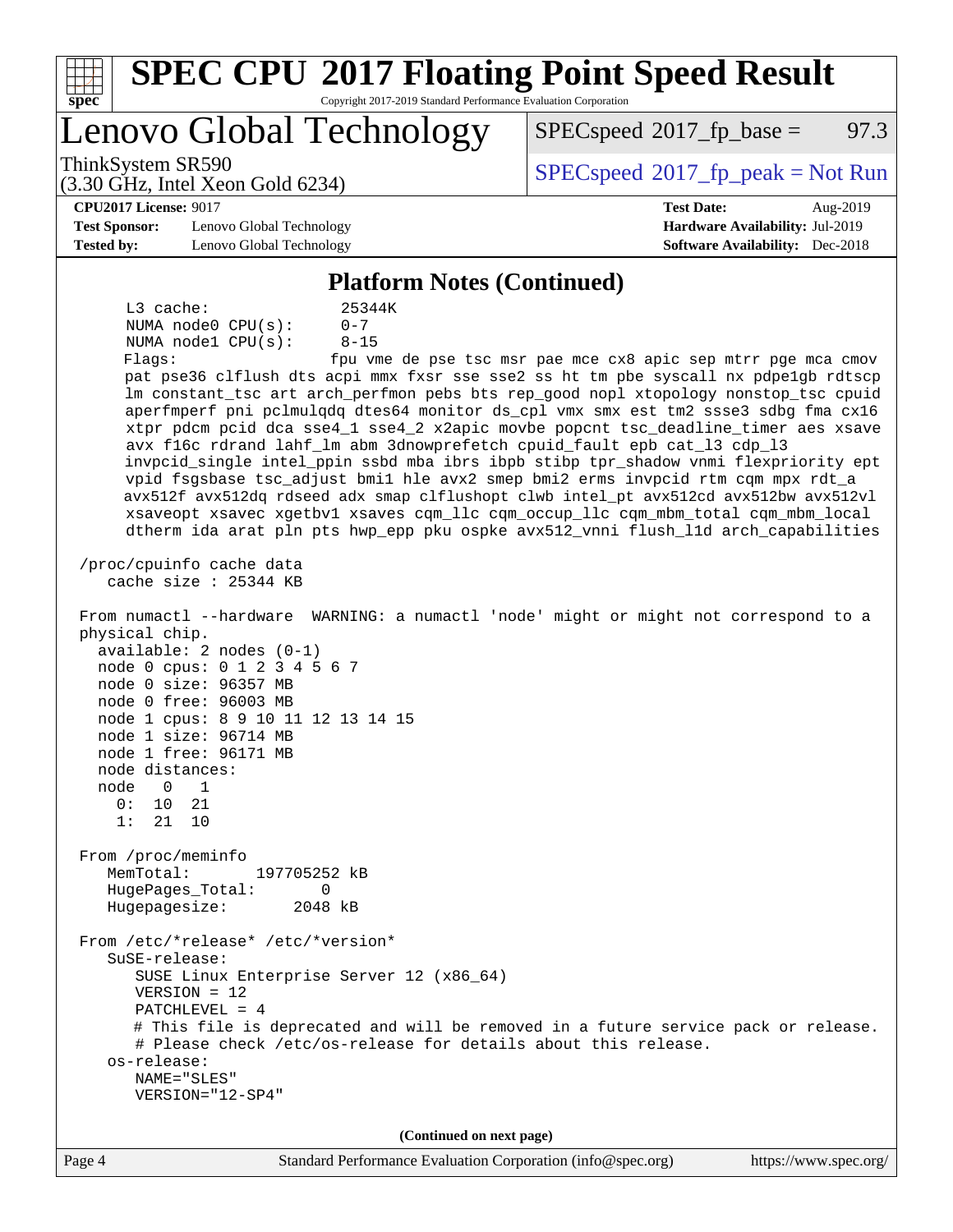| x<br>t.<br>L |  |  |  |  |  |
|--------------|--|--|--|--|--|

#### **[SPEC CPU](http://www.spec.org/auto/cpu2017/Docs/result-fields.html#SPECCPU2017FloatingPointSpeedResult)[2017 Floating Point Speed Result](http://www.spec.org/auto/cpu2017/Docs/result-fields.html#SPECCPU2017FloatingPointSpeedResult)** Copyright 2017-2019 Standard Performance Evaluation Corporation

Lenovo Global Technology

 $SPECspeed^{\circledcirc}2017_fp\_base = 97.3$  $SPECspeed^{\circledcirc}2017_fp\_base = 97.3$ 

(3.30 GHz, Intel Xeon Gold 6234)

ThinkSystem SR590<br>  $SPECspeed*2017_fp\_peak = Not Run$  $SPECspeed*2017_fp\_peak = Not Run$ 

**[Test Sponsor:](http://www.spec.org/auto/cpu2017/Docs/result-fields.html#TestSponsor)** Lenovo Global Technology **[Hardware Availability:](http://www.spec.org/auto/cpu2017/Docs/result-fields.html#HardwareAvailability)** Jul-2019 **[Tested by:](http://www.spec.org/auto/cpu2017/Docs/result-fields.html#Testedby)** Lenovo Global Technology **[Software Availability:](http://www.spec.org/auto/cpu2017/Docs/result-fields.html#SoftwareAvailability)** Dec-2018

**[CPU2017 License:](http://www.spec.org/auto/cpu2017/Docs/result-fields.html#CPU2017License)** 9017 **[Test Date:](http://www.spec.org/auto/cpu2017/Docs/result-fields.html#TestDate)** Aug-2019

#### **[Platform Notes \(Continued\)](http://www.spec.org/auto/cpu2017/Docs/result-fields.html#PlatformNotes)**

 VERSION\_ID="12.4" PRETTY\_NAME="SUSE Linux Enterprise Server 12 SP4" ID="sles" ANSI\_COLOR="0;32" CPE\_NAME="cpe:/o:suse:sles:12:sp4"

uname -a:

 Linux linux-2uov 4.12.14-94.41-default #1 SMP Wed Oct 31 12:25:04 UTC 2018 (3090901) x86\_64 x86\_64 x86\_64 GNU/Linux

Kernel self-reported vulnerability status:

 CVE-2017-5754 (Meltdown): Not affected CVE-2017-5753 (Spectre variant 1): Mitigation: \_\_user pointer sanitization CVE-2017-5715 (Spectre variant 2): Mitigation: Indirect Branch Restricted Speculation, IBPB, IBRS\_FW

run-level 3 Aug 12 15:58

 SPEC is set to: /home/cpu2017-1.0.5-ic19 Filesystem Type Size Used Avail Use% Mounted on /dev/sdb3 btrfs 740G 46G 694G 7% /home

 Additional information from dmidecode follows. WARNING: Use caution when you interpret this section. The 'dmidecode' program reads system data which is "intended to allow hardware to be accurately determined", but the intent may not be met, as there are frequent changes to hardware, firmware, and the "DMTF SMBIOS" standard. BIOS Lenovo -[TEE141E-2.30]- 07/02/2019 Memory: 4x NO DIMM NO DIMM 12x SK Hynix HMA82GR7CJR8N-WM 16 GB 2 rank 2933

(End of data from sysinfo program)

#### **[Compiler Version Notes](http://www.spec.org/auto/cpu2017/Docs/result-fields.html#CompilerVersionNotes)**

============================================================================== C | 619.lbm\_s(base) 638.imagick\_s(base) 644.nab\_s(base) ------------------------------------------------------------------------------ Intel(R) C Intel(R) 64 Compiler for applications running on Intel(R)  $64$ , Version 19.0.0.117 Build 20180804 Copyright (C) 1985-2018 Intel Corporation. All rights reserved. ------------------------------------------------------------------------------ ==============================================================================  $C_{++}$ , C, Fortran | 607.cactuBSSN s(base) **(Continued on next page)**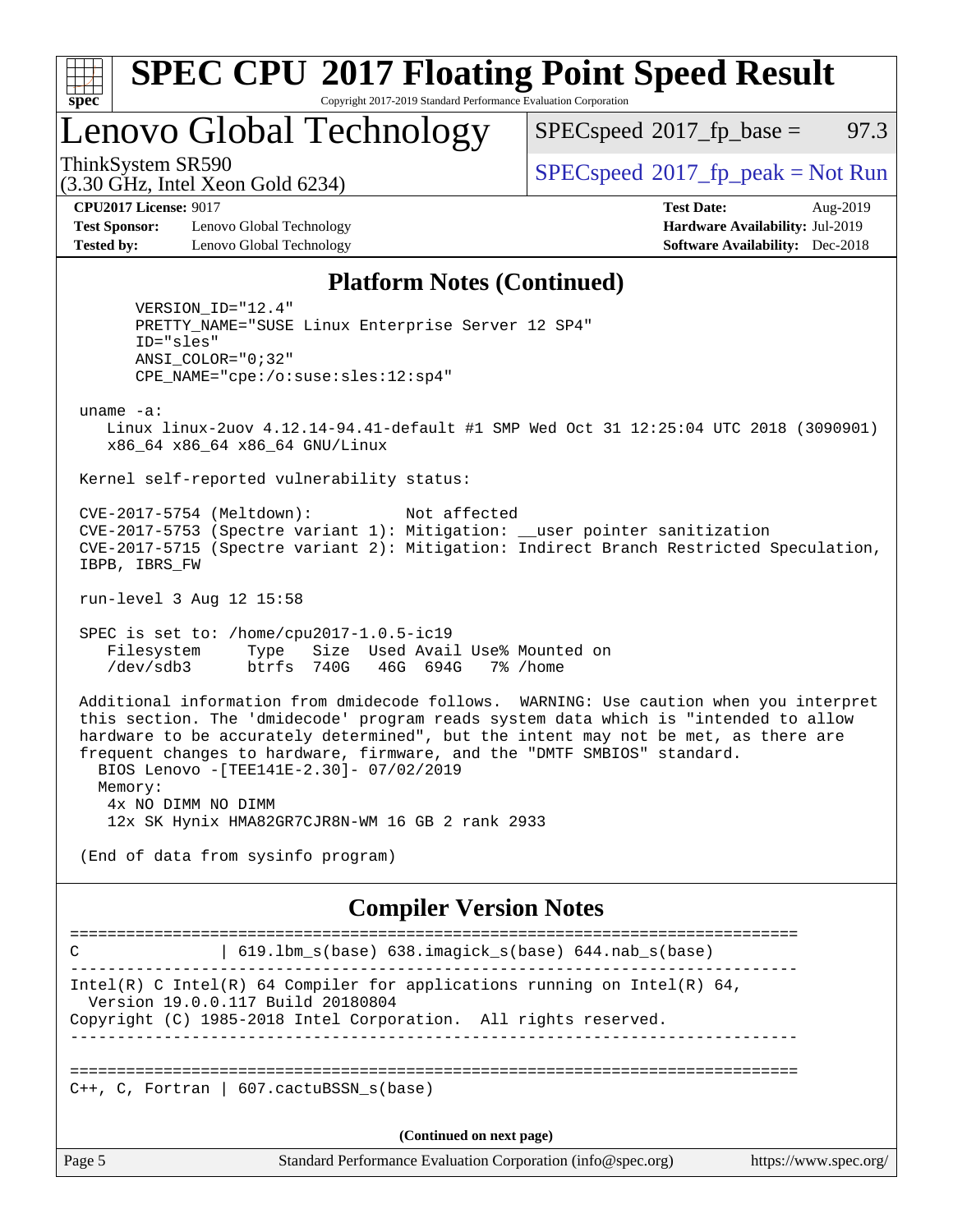

# **[SPEC CPU](http://www.spec.org/auto/cpu2017/Docs/result-fields.html#SPECCPU2017FloatingPointSpeedResult)[2017 Floating Point Speed Result](http://www.spec.org/auto/cpu2017/Docs/result-fields.html#SPECCPU2017FloatingPointSpeedResult)**

Copyright 2017-2019 Standard Performance Evaluation Corporation

Lenovo Global Technology

 $SPECspeed*2017_fp\_base = 97.3$  $SPECspeed*2017_fp\_base = 97.3$ 

(3.30 GHz, Intel Xeon Gold 6234)

ThinkSystem SR590<br>  $(3.30 \text{ GHz}_{\text{1.1}})$  [SPECspeed](http://www.spec.org/auto/cpu2017/Docs/result-fields.html#SPECspeed2017fppeak)®[2017\\_fp\\_peak = N](http://www.spec.org/auto/cpu2017/Docs/result-fields.html#SPECspeed2017fppeak)ot Run

**[Test Sponsor:](http://www.spec.org/auto/cpu2017/Docs/result-fields.html#TestSponsor)** Lenovo Global Technology **[Hardware Availability:](http://www.spec.org/auto/cpu2017/Docs/result-fields.html#HardwareAvailability)** Jul-2019 **[Tested by:](http://www.spec.org/auto/cpu2017/Docs/result-fields.html#Testedby)** Lenovo Global Technology **[Software Availability:](http://www.spec.org/auto/cpu2017/Docs/result-fields.html#SoftwareAvailability)** Dec-2018

**[CPU2017 License:](http://www.spec.org/auto/cpu2017/Docs/result-fields.html#CPU2017License)** 9017 **[Test Date:](http://www.spec.org/auto/cpu2017/Docs/result-fields.html#TestDate)** Aug-2019

### **[Compiler Version Notes \(Continued\)](http://www.spec.org/auto/cpu2017/Docs/result-fields.html#CompilerVersionNotes)**

# **[Base Compiler Invocation](http://www.spec.org/auto/cpu2017/Docs/result-fields.html#BaseCompilerInvocation)**

[C benchmarks](http://www.spec.org/auto/cpu2017/Docs/result-fields.html#Cbenchmarks): [icc -m64 -std=c11](http://www.spec.org/cpu2017/results/res2019q3/cpu2017-20190819-16970.flags.html#user_CCbase_intel_icc_64bit_c11_33ee0cdaae7deeeab2a9725423ba97205ce30f63b9926c2519791662299b76a0318f32ddfffdc46587804de3178b4f9328c46fa7c2b0cd779d7a61945c91cd35)

[Fortran benchmarks](http://www.spec.org/auto/cpu2017/Docs/result-fields.html#Fortranbenchmarks): [ifort -m64](http://www.spec.org/cpu2017/results/res2019q3/cpu2017-20190819-16970.flags.html#user_FCbase_intel_ifort_64bit_24f2bb282fbaeffd6157abe4f878425411749daecae9a33200eee2bee2fe76f3b89351d69a8130dd5949958ce389cf37ff59a95e7a40d588e8d3a57e0c3fd751)

[Benchmarks using both Fortran and C](http://www.spec.org/auto/cpu2017/Docs/result-fields.html#BenchmarksusingbothFortranandC): [ifort -m64](http://www.spec.org/cpu2017/results/res2019q3/cpu2017-20190819-16970.flags.html#user_CC_FCbase_intel_ifort_64bit_24f2bb282fbaeffd6157abe4f878425411749daecae9a33200eee2bee2fe76f3b89351d69a8130dd5949958ce389cf37ff59a95e7a40d588e8d3a57e0c3fd751) [icc -m64 -std=c11](http://www.spec.org/cpu2017/results/res2019q3/cpu2017-20190819-16970.flags.html#user_CC_FCbase_intel_icc_64bit_c11_33ee0cdaae7deeeab2a9725423ba97205ce30f63b9926c2519791662299b76a0318f32ddfffdc46587804de3178b4f9328c46fa7c2b0cd779d7a61945c91cd35)

[Benchmarks using Fortran, C, and C++:](http://www.spec.org/auto/cpu2017/Docs/result-fields.html#BenchmarksusingFortranCandCXX) [icpc -m64](http://www.spec.org/cpu2017/results/res2019q3/cpu2017-20190819-16970.flags.html#user_CC_CXX_FCbase_intel_icpc_64bit_4ecb2543ae3f1412ef961e0650ca070fec7b7afdcd6ed48761b84423119d1bf6bdf5cad15b44d48e7256388bc77273b966e5eb805aefd121eb22e9299b2ec9d9) [icc -m64 -std=c11](http://www.spec.org/cpu2017/results/res2019q3/cpu2017-20190819-16970.flags.html#user_CC_CXX_FCbase_intel_icc_64bit_c11_33ee0cdaae7deeeab2a9725423ba97205ce30f63b9926c2519791662299b76a0318f32ddfffdc46587804de3178b4f9328c46fa7c2b0cd779d7a61945c91cd35) [ifort -m64](http://www.spec.org/cpu2017/results/res2019q3/cpu2017-20190819-16970.flags.html#user_CC_CXX_FCbase_intel_ifort_64bit_24f2bb282fbaeffd6157abe4f878425411749daecae9a33200eee2bee2fe76f3b89351d69a8130dd5949958ce389cf37ff59a95e7a40d588e8d3a57e0c3fd751)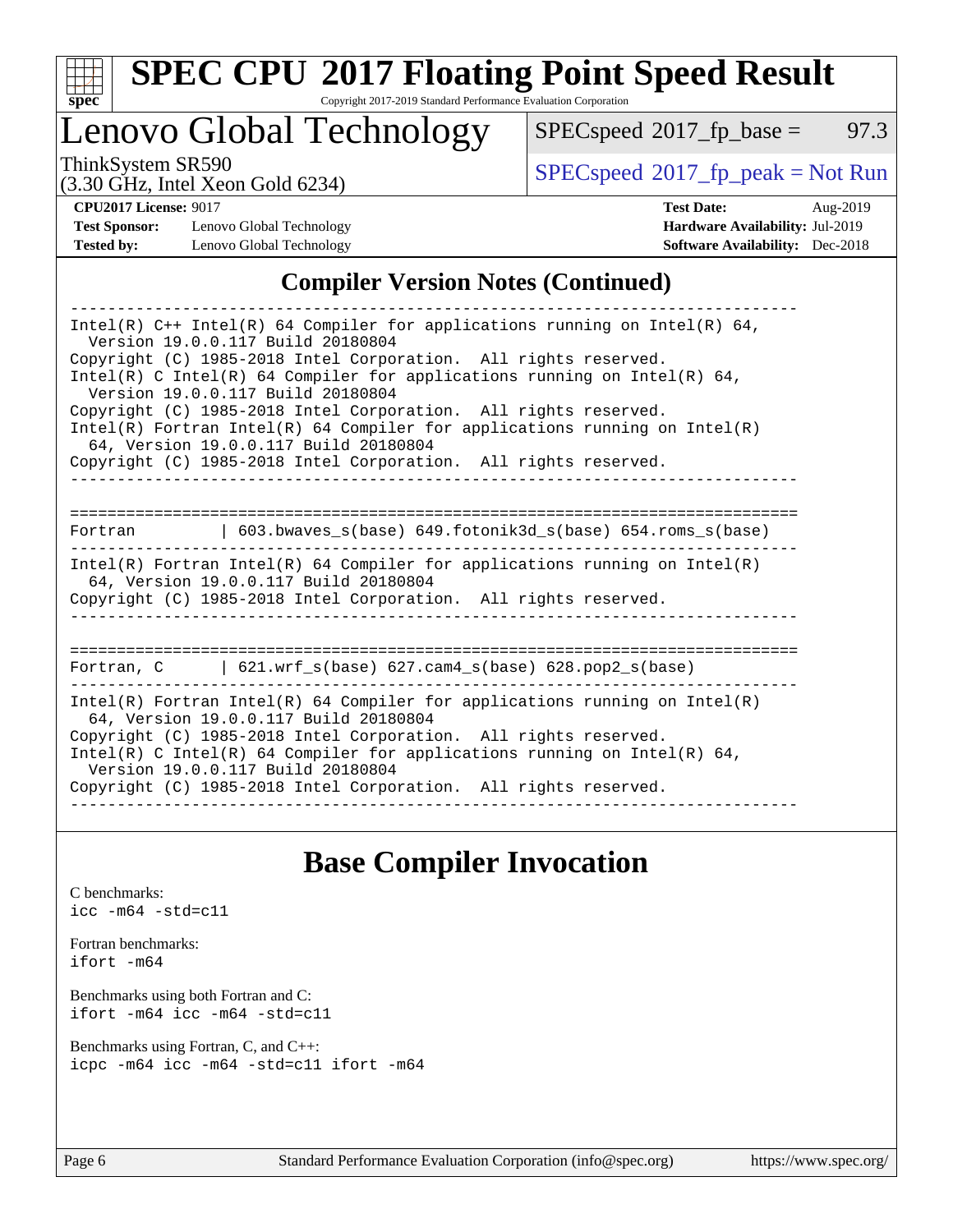

#### **[SPEC CPU](http://www.spec.org/auto/cpu2017/Docs/result-fields.html#SPECCPU2017FloatingPointSpeedResult)[2017 Floating Point Speed Result](http://www.spec.org/auto/cpu2017/Docs/result-fields.html#SPECCPU2017FloatingPointSpeedResult)** Copyright 2017-2019 Standard Performance Evaluation Corporation

# Lenovo Global Technology

 $SPECspeed^{\circ}2017\_fp\_base = 97.3$  $SPECspeed^{\circ}2017\_fp\_base = 97.3$ 

(3.30 GHz, Intel Xeon Gold 6234)

ThinkSystem SR590<br>  $SPECspeed^{\circ}2017<sub>fp</sub> peak = Not Run$  $SPECspeed^{\circ}2017<sub>fp</sub> peak = Not Run$ 

**[Test Sponsor:](http://www.spec.org/auto/cpu2017/Docs/result-fields.html#TestSponsor)** Lenovo Global Technology **[Hardware Availability:](http://www.spec.org/auto/cpu2017/Docs/result-fields.html#HardwareAvailability)** Jul-2019 **[Tested by:](http://www.spec.org/auto/cpu2017/Docs/result-fields.html#Testedby)** Lenovo Global Technology **[Software Availability:](http://www.spec.org/auto/cpu2017/Docs/result-fields.html#SoftwareAvailability)** Dec-2018

**[CPU2017 License:](http://www.spec.org/auto/cpu2017/Docs/result-fields.html#CPU2017License)** 9017 **[Test Date:](http://www.spec.org/auto/cpu2017/Docs/result-fields.html#TestDate)** Aug-2019

# **[Base Portability Flags](http://www.spec.org/auto/cpu2017/Docs/result-fields.html#BasePortabilityFlags)**

 603.bwaves\_s: [-DSPEC\\_LP64](http://www.spec.org/cpu2017/results/res2019q3/cpu2017-20190819-16970.flags.html#suite_basePORTABILITY603_bwaves_s_DSPEC_LP64) 607.cactuBSSN\_s: [-DSPEC\\_LP64](http://www.spec.org/cpu2017/results/res2019q3/cpu2017-20190819-16970.flags.html#suite_basePORTABILITY607_cactuBSSN_s_DSPEC_LP64) 619.lbm\_s: [-DSPEC\\_LP64](http://www.spec.org/cpu2017/results/res2019q3/cpu2017-20190819-16970.flags.html#suite_basePORTABILITY619_lbm_s_DSPEC_LP64) 621.wrf\_s: [-DSPEC\\_LP64](http://www.spec.org/cpu2017/results/res2019q3/cpu2017-20190819-16970.flags.html#suite_basePORTABILITY621_wrf_s_DSPEC_LP64) [-DSPEC\\_CASE\\_FLAG](http://www.spec.org/cpu2017/results/res2019q3/cpu2017-20190819-16970.flags.html#b621.wrf_s_baseCPORTABILITY_DSPEC_CASE_FLAG) [-convert big\\_endian](http://www.spec.org/cpu2017/results/res2019q3/cpu2017-20190819-16970.flags.html#user_baseFPORTABILITY621_wrf_s_convert_big_endian_c3194028bc08c63ac5d04de18c48ce6d347e4e562e8892b8bdbdc0214820426deb8554edfa529a3fb25a586e65a3d812c835984020483e7e73212c4d31a38223) 627.cam4\_s: [-DSPEC\\_LP64](http://www.spec.org/cpu2017/results/res2019q3/cpu2017-20190819-16970.flags.html#suite_basePORTABILITY627_cam4_s_DSPEC_LP64) [-DSPEC\\_CASE\\_FLAG](http://www.spec.org/cpu2017/results/res2019q3/cpu2017-20190819-16970.flags.html#b627.cam4_s_baseCPORTABILITY_DSPEC_CASE_FLAG) 628.pop2\_s: [-DSPEC\\_LP64](http://www.spec.org/cpu2017/results/res2019q3/cpu2017-20190819-16970.flags.html#suite_basePORTABILITY628_pop2_s_DSPEC_LP64) [-DSPEC\\_CASE\\_FLAG](http://www.spec.org/cpu2017/results/res2019q3/cpu2017-20190819-16970.flags.html#b628.pop2_s_baseCPORTABILITY_DSPEC_CASE_FLAG) [-convert big\\_endian](http://www.spec.org/cpu2017/results/res2019q3/cpu2017-20190819-16970.flags.html#user_baseFPORTABILITY628_pop2_s_convert_big_endian_c3194028bc08c63ac5d04de18c48ce6d347e4e562e8892b8bdbdc0214820426deb8554edfa529a3fb25a586e65a3d812c835984020483e7e73212c4d31a38223) [-assume byterecl](http://www.spec.org/cpu2017/results/res2019q3/cpu2017-20190819-16970.flags.html#user_baseFPORTABILITY628_pop2_s_assume_byterecl_7e47d18b9513cf18525430bbf0f2177aa9bf368bc7a059c09b2c06a34b53bd3447c950d3f8d6c70e3faf3a05c8557d66a5798b567902e8849adc142926523472) 638.imagick\_s: [-DSPEC\\_LP64](http://www.spec.org/cpu2017/results/res2019q3/cpu2017-20190819-16970.flags.html#suite_basePORTABILITY638_imagick_s_DSPEC_LP64) 644.nab\_s: [-DSPEC\\_LP64](http://www.spec.org/cpu2017/results/res2019q3/cpu2017-20190819-16970.flags.html#suite_basePORTABILITY644_nab_s_DSPEC_LP64) 649.fotonik3d\_s: [-DSPEC\\_LP64](http://www.spec.org/cpu2017/results/res2019q3/cpu2017-20190819-16970.flags.html#suite_basePORTABILITY649_fotonik3d_s_DSPEC_LP64) 654.roms\_s: [-DSPEC\\_LP64](http://www.spec.org/cpu2017/results/res2019q3/cpu2017-20190819-16970.flags.html#suite_basePORTABILITY654_roms_s_DSPEC_LP64)

# **[Base Optimization Flags](http://www.spec.org/auto/cpu2017/Docs/result-fields.html#BaseOptimizationFlags)**

[C benchmarks](http://www.spec.org/auto/cpu2017/Docs/result-fields.html#Cbenchmarks):

[-xCORE-AVX512](http://www.spec.org/cpu2017/results/res2019q3/cpu2017-20190819-16970.flags.html#user_CCbase_f-xCORE-AVX512) [-ipo](http://www.spec.org/cpu2017/results/res2019q3/cpu2017-20190819-16970.flags.html#user_CCbase_f-ipo) [-O3](http://www.spec.org/cpu2017/results/res2019q3/cpu2017-20190819-16970.flags.html#user_CCbase_f-O3) [-no-prec-div](http://www.spec.org/cpu2017/results/res2019q3/cpu2017-20190819-16970.flags.html#user_CCbase_f-no-prec-div) [-qopt-prefetch](http://www.spec.org/cpu2017/results/res2019q3/cpu2017-20190819-16970.flags.html#user_CCbase_f-qopt-prefetch) [-ffinite-math-only](http://www.spec.org/cpu2017/results/res2019q3/cpu2017-20190819-16970.flags.html#user_CCbase_f_finite_math_only_cb91587bd2077682c4b38af759c288ed7c732db004271a9512da14a4f8007909a5f1427ecbf1a0fb78ff2a814402c6114ac565ca162485bbcae155b5e4258871) [-qopt-mem-layout-trans=3](http://www.spec.org/cpu2017/results/res2019q3/cpu2017-20190819-16970.flags.html#user_CCbase_f-qopt-mem-layout-trans_de80db37974c74b1f0e20d883f0b675c88c3b01e9d123adea9b28688d64333345fb62bc4a798493513fdb68f60282f9a726aa07f478b2f7113531aecce732043) [-qopenmp](http://www.spec.org/cpu2017/results/res2019q3/cpu2017-20190819-16970.flags.html#user_CCbase_qopenmp_16be0c44f24f464004c6784a7acb94aca937f053568ce72f94b139a11c7c168634a55f6653758ddd83bcf7b8463e8028bb0b48b77bcddc6b78d5d95bb1df2967) [-DSPEC\\_OPENMP](http://www.spec.org/cpu2017/results/res2019q3/cpu2017-20190819-16970.flags.html#suite_CCbase_DSPEC_OPENMP)

[Fortran benchmarks](http://www.spec.org/auto/cpu2017/Docs/result-fields.html#Fortranbenchmarks):

[-DSPEC\\_OPENMP](http://www.spec.org/cpu2017/results/res2019q3/cpu2017-20190819-16970.flags.html#suite_FCbase_DSPEC_OPENMP) [-xCORE-AVX512](http://www.spec.org/cpu2017/results/res2019q3/cpu2017-20190819-16970.flags.html#user_FCbase_f-xCORE-AVX512) [-ipo](http://www.spec.org/cpu2017/results/res2019q3/cpu2017-20190819-16970.flags.html#user_FCbase_f-ipo) [-O3](http://www.spec.org/cpu2017/results/res2019q3/cpu2017-20190819-16970.flags.html#user_FCbase_f-O3) [-no-prec-div](http://www.spec.org/cpu2017/results/res2019q3/cpu2017-20190819-16970.flags.html#user_FCbase_f-no-prec-div) [-qopt-prefetch](http://www.spec.org/cpu2017/results/res2019q3/cpu2017-20190819-16970.flags.html#user_FCbase_f-qopt-prefetch) [-ffinite-math-only](http://www.spec.org/cpu2017/results/res2019q3/cpu2017-20190819-16970.flags.html#user_FCbase_f_finite_math_only_cb91587bd2077682c4b38af759c288ed7c732db004271a9512da14a4f8007909a5f1427ecbf1a0fb78ff2a814402c6114ac565ca162485bbcae155b5e4258871) [-qopt-mem-layout-trans=3](http://www.spec.org/cpu2017/results/res2019q3/cpu2017-20190819-16970.flags.html#user_FCbase_f-qopt-mem-layout-trans_de80db37974c74b1f0e20d883f0b675c88c3b01e9d123adea9b28688d64333345fb62bc4a798493513fdb68f60282f9a726aa07f478b2f7113531aecce732043) [-qopenmp](http://www.spec.org/cpu2017/results/res2019q3/cpu2017-20190819-16970.flags.html#user_FCbase_qopenmp_16be0c44f24f464004c6784a7acb94aca937f053568ce72f94b139a11c7c168634a55f6653758ddd83bcf7b8463e8028bb0b48b77bcddc6b78d5d95bb1df2967) [-nostandard-realloc-lhs](http://www.spec.org/cpu2017/results/res2019q3/cpu2017-20190819-16970.flags.html#user_FCbase_f_2003_std_realloc_82b4557e90729c0f113870c07e44d33d6f5a304b4f63d4c15d2d0f1fab99f5daaed73bdb9275d9ae411527f28b936061aa8b9c8f2d63842963b95c9dd6426b8a) [-align array32byte](http://www.spec.org/cpu2017/results/res2019q3/cpu2017-20190819-16970.flags.html#user_FCbase_align_array32byte_b982fe038af199962ba9a80c053b8342c548c85b40b8e86eb3cc33dee0d7986a4af373ac2d51c3f7cf710a18d62fdce2948f201cd044323541f22fc0fffc51b6)

[Benchmarks using both Fortran and C](http://www.spec.org/auto/cpu2017/Docs/result-fields.html#BenchmarksusingbothFortranandC):

[-xCORE-AVX512](http://www.spec.org/cpu2017/results/res2019q3/cpu2017-20190819-16970.flags.html#user_CC_FCbase_f-xCORE-AVX512) [-ipo](http://www.spec.org/cpu2017/results/res2019q3/cpu2017-20190819-16970.flags.html#user_CC_FCbase_f-ipo) [-O3](http://www.spec.org/cpu2017/results/res2019q3/cpu2017-20190819-16970.flags.html#user_CC_FCbase_f-O3) [-no-prec-div](http://www.spec.org/cpu2017/results/res2019q3/cpu2017-20190819-16970.flags.html#user_CC_FCbase_f-no-prec-div) [-qopt-prefetch](http://www.spec.org/cpu2017/results/res2019q3/cpu2017-20190819-16970.flags.html#user_CC_FCbase_f-qopt-prefetch) [-ffinite-math-only](http://www.spec.org/cpu2017/results/res2019q3/cpu2017-20190819-16970.flags.html#user_CC_FCbase_f_finite_math_only_cb91587bd2077682c4b38af759c288ed7c732db004271a9512da14a4f8007909a5f1427ecbf1a0fb78ff2a814402c6114ac565ca162485bbcae155b5e4258871) [-qopt-mem-layout-trans=3](http://www.spec.org/cpu2017/results/res2019q3/cpu2017-20190819-16970.flags.html#user_CC_FCbase_f-qopt-mem-layout-trans_de80db37974c74b1f0e20d883f0b675c88c3b01e9d123adea9b28688d64333345fb62bc4a798493513fdb68f60282f9a726aa07f478b2f7113531aecce732043) [-qopenmp](http://www.spec.org/cpu2017/results/res2019q3/cpu2017-20190819-16970.flags.html#user_CC_FCbase_qopenmp_16be0c44f24f464004c6784a7acb94aca937f053568ce72f94b139a11c7c168634a55f6653758ddd83bcf7b8463e8028bb0b48b77bcddc6b78d5d95bb1df2967) [-DSPEC\\_OPENMP](http://www.spec.org/cpu2017/results/res2019q3/cpu2017-20190819-16970.flags.html#suite_CC_FCbase_DSPEC_OPENMP) [-nostandard-realloc-lhs](http://www.spec.org/cpu2017/results/res2019q3/cpu2017-20190819-16970.flags.html#user_CC_FCbase_f_2003_std_realloc_82b4557e90729c0f113870c07e44d33d6f5a304b4f63d4c15d2d0f1fab99f5daaed73bdb9275d9ae411527f28b936061aa8b9c8f2d63842963b95c9dd6426b8a) [-align array32byte](http://www.spec.org/cpu2017/results/res2019q3/cpu2017-20190819-16970.flags.html#user_CC_FCbase_align_array32byte_b982fe038af199962ba9a80c053b8342c548c85b40b8e86eb3cc33dee0d7986a4af373ac2d51c3f7cf710a18d62fdce2948f201cd044323541f22fc0fffc51b6)

[Benchmarks using Fortran, C, and C++:](http://www.spec.org/auto/cpu2017/Docs/result-fields.html#BenchmarksusingFortranCandCXX)

[-xCORE-AVX512](http://www.spec.org/cpu2017/results/res2019q3/cpu2017-20190819-16970.flags.html#user_CC_CXX_FCbase_f-xCORE-AVX512) [-ipo](http://www.spec.org/cpu2017/results/res2019q3/cpu2017-20190819-16970.flags.html#user_CC_CXX_FCbase_f-ipo) [-O3](http://www.spec.org/cpu2017/results/res2019q3/cpu2017-20190819-16970.flags.html#user_CC_CXX_FCbase_f-O3) [-no-prec-div](http://www.spec.org/cpu2017/results/res2019q3/cpu2017-20190819-16970.flags.html#user_CC_CXX_FCbase_f-no-prec-div) [-qopt-prefetch](http://www.spec.org/cpu2017/results/res2019q3/cpu2017-20190819-16970.flags.html#user_CC_CXX_FCbase_f-qopt-prefetch) [-ffinite-math-only](http://www.spec.org/cpu2017/results/res2019q3/cpu2017-20190819-16970.flags.html#user_CC_CXX_FCbase_f_finite_math_only_cb91587bd2077682c4b38af759c288ed7c732db004271a9512da14a4f8007909a5f1427ecbf1a0fb78ff2a814402c6114ac565ca162485bbcae155b5e4258871) [-qopt-mem-layout-trans=3](http://www.spec.org/cpu2017/results/res2019q3/cpu2017-20190819-16970.flags.html#user_CC_CXX_FCbase_f-qopt-mem-layout-trans_de80db37974c74b1f0e20d883f0b675c88c3b01e9d123adea9b28688d64333345fb62bc4a798493513fdb68f60282f9a726aa07f478b2f7113531aecce732043) [-qopenmp](http://www.spec.org/cpu2017/results/res2019q3/cpu2017-20190819-16970.flags.html#user_CC_CXX_FCbase_qopenmp_16be0c44f24f464004c6784a7acb94aca937f053568ce72f94b139a11c7c168634a55f6653758ddd83bcf7b8463e8028bb0b48b77bcddc6b78d5d95bb1df2967) [-DSPEC\\_OPENMP](http://www.spec.org/cpu2017/results/res2019q3/cpu2017-20190819-16970.flags.html#suite_CC_CXX_FCbase_DSPEC_OPENMP) [-nostandard-realloc-lhs](http://www.spec.org/cpu2017/results/res2019q3/cpu2017-20190819-16970.flags.html#user_CC_CXX_FCbase_f_2003_std_realloc_82b4557e90729c0f113870c07e44d33d6f5a304b4f63d4c15d2d0f1fab99f5daaed73bdb9275d9ae411527f28b936061aa8b9c8f2d63842963b95c9dd6426b8a) [-align array32byte](http://www.spec.org/cpu2017/results/res2019q3/cpu2017-20190819-16970.flags.html#user_CC_CXX_FCbase_align_array32byte_b982fe038af199962ba9a80c053b8342c548c85b40b8e86eb3cc33dee0d7986a4af373ac2d51c3f7cf710a18d62fdce2948f201cd044323541f22fc0fffc51b6)

[The flags files that were used to format this result can be browsed at](tmsearch)

<http://www.spec.org/cpu2017/flags/Intel-ic19.0-official-linux64.2019-01-15.html> <http://www.spec.org/cpu2017/flags/Lenovo-Platform-SPECcpu2017-Flags-V1.2-CLX-D.html>

[You can also download the XML flags sources by saving the following links:](tmsearch) <http://www.spec.org/cpu2017/flags/Intel-ic19.0-official-linux64.2019-01-15.xml> <http://www.spec.org/cpu2017/flags/Lenovo-Platform-SPECcpu2017-Flags-V1.2-CLX-D.xml>